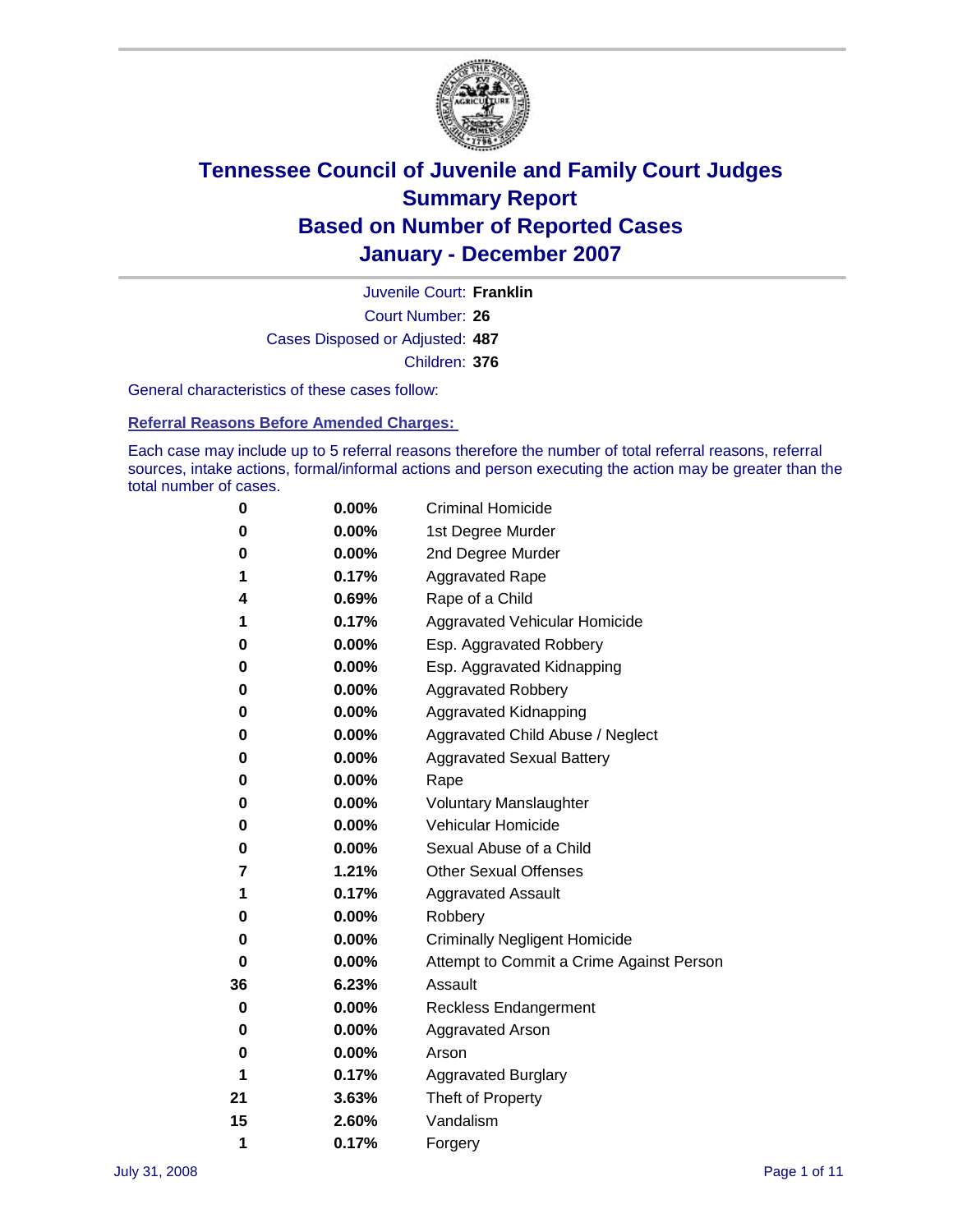

Court Number: **26** Juvenile Court: **Franklin** Cases Disposed or Adjusted: **487** Children: **376**

#### **Referral Reasons Before Amended Charges:**

Each case may include up to 5 referral reasons therefore the number of total referral reasons, referral sources, intake actions, formal/informal actions and person executing the action may be greater than the total number of cases.

| 0            | 0.00%    | <b>Worthless Checks</b>                                     |
|--------------|----------|-------------------------------------------------------------|
| 0            | 0.00%    | Illegal Possession / Fraudulent Use of Credit / Debit Cards |
| 1            | 0.17%    | <b>Burglary</b>                                             |
| 0            | $0.00\%$ | Unauthorized Use of a Vehicle                               |
| 1            | 0.17%    | <b>Cruelty to Animals</b>                                   |
| 26           | 4.50%    | Sale of Controlled Substances                               |
| 11           | 1.90%    | <b>Other Drug Offenses</b>                                  |
| 8            | 1.38%    | Possession of Controlled Substances                         |
| 0            | 0.00%    | <b>Criminal Attempt</b>                                     |
| $\mathbf 2$  | 0.35%    | Carrying Weapons on School Property                         |
| 0            | 0.00%    | Unlawful Carrying / Possession of a Weapon                  |
| 1            | 0.17%    | <b>Evading Arrest</b>                                       |
| 0            | 0.00%    | Escape                                                      |
| $\mathbf{2}$ | 0.35%    | Driving Under Influence (DUI)                               |
| 31           | 5.36%    | Possession / Consumption of Alcohol                         |
| 3            | 0.52%    | Resisting Stop, Frisk, Halt, Arrest or Search               |
| 1            | 0.17%    | <b>Aggravated Criminal Trespass</b>                         |
| 9            | 1.56%    | Harassment                                                  |
| 0            | 0.00%    | Failure to Appear                                           |
| 1            | 0.17%    | Filing a False Police Report                                |
| 0            | 0.00%    | Criminal Impersonation                                      |
| 24           | 4.15%    | <b>Disorderly Conduct</b>                                   |
| 4            | 0.69%    | <b>Criminal Trespass</b>                                    |
| 11           | 1.90%    | <b>Public Intoxication</b>                                  |
| 0            | 0.00%    | Gambling                                                    |
| 169          | 29.24%   | Traffic                                                     |
| 1            | 0.17%    | <b>Local Ordinances</b>                                     |
| 1            | 0.17%    | Violation of Wildlife Regulations                           |
| 2            | 0.35%    | Contempt of Court                                           |
| 29           | 5.02%    | Violation of Probation                                      |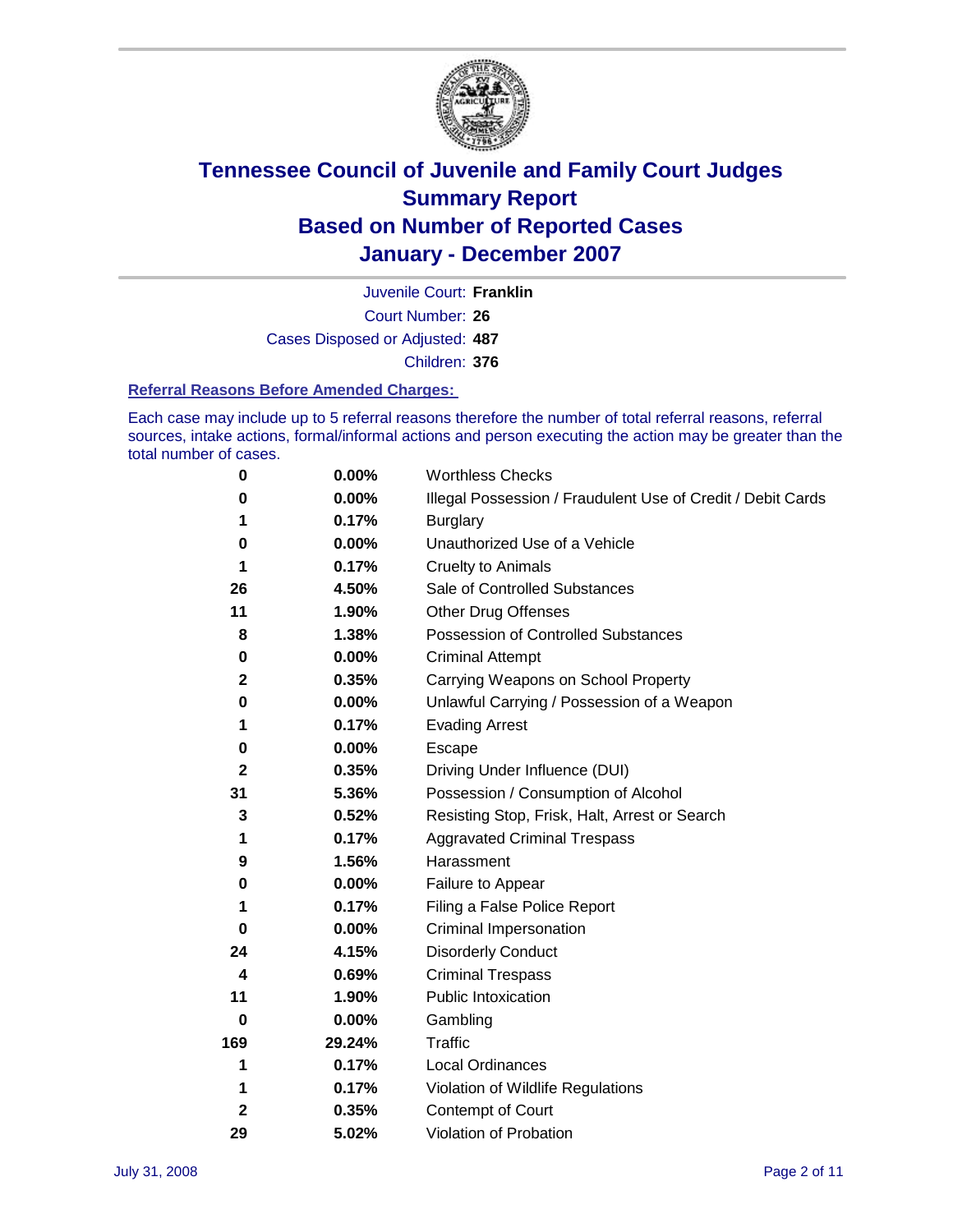

Court Number: **26** Juvenile Court: **Franklin** Cases Disposed or Adjusted: **487** Children: **376**

#### **Referral Reasons Before Amended Charges:**

Each case may include up to 5 referral reasons therefore the number of total referral reasons, referral sources, intake actions, formal/informal actions and person executing the action may be greater than the total number of cases.

| 578 | 100.00%                                                | <b>Total Referrals</b>                                                                                             |
|-----|--------------------------------------------------------|--------------------------------------------------------------------------------------------------------------------|
| 7   | 1.21%                                                  | Other                                                                                                              |
| 0   | 0.00%                                                  | <b>Consent to Marry</b>                                                                                            |
| 0   | 0.00%                                                  | <b>Request for Medical Treatment</b>                                                                               |
| 0   | 0.00%                                                  | <b>Child Support</b>                                                                                               |
| 0   | 0.00%                                                  | Paternity / Legitimation                                                                                           |
| 0   | 0.00%                                                  | Visitation                                                                                                         |
| 0   | 0.00%                                                  | Custody                                                                                                            |
| 0   | $0.00\%$                                               | <b>Foster Care Review</b>                                                                                          |
| 0   | $0.00\%$                                               | <b>Administrative Review</b>                                                                                       |
| 0   | 0.00%                                                  | <b>Judicial Review</b>                                                                                             |
| 0   | 0.00%                                                  | Violation of Informal Adjustment                                                                                   |
| 0   | $0.00\%$                                               | <b>Violation of Pretrial Diversion</b>                                                                             |
| 0   |                                                        | <b>Termination of Parental Rights</b>                                                                              |
|     |                                                        | Dependency / Neglect                                                                                               |
|     |                                                        | <b>Physically Abused Child</b>                                                                                     |
|     |                                                        | Sexually Abused Child                                                                                              |
|     |                                                        | <b>Violation of Curfew</b>                                                                                         |
|     |                                                        | Violation of a Valid Court Order                                                                                   |
|     |                                                        | Out-of-State Runaway<br>Possession of Tobacco Products                                                             |
|     |                                                        | In-State Runaway                                                                                                   |
|     |                                                        | Truancy                                                                                                            |
|     |                                                        | Unruly Behavior                                                                                                    |
|     |                                                        | Violation of Aftercare                                                                                             |
|     | 1<br>29<br>83<br>1<br>0<br>22<br>0<br>8<br>0<br>1<br>0 | 0.17%<br>5.02%<br>14.36%<br>0.17%<br>$0.00\%$<br>3.81%<br>0.00%<br>1.38%<br>$0.00\%$<br>0.17%<br>0.00%<br>$0.00\%$ |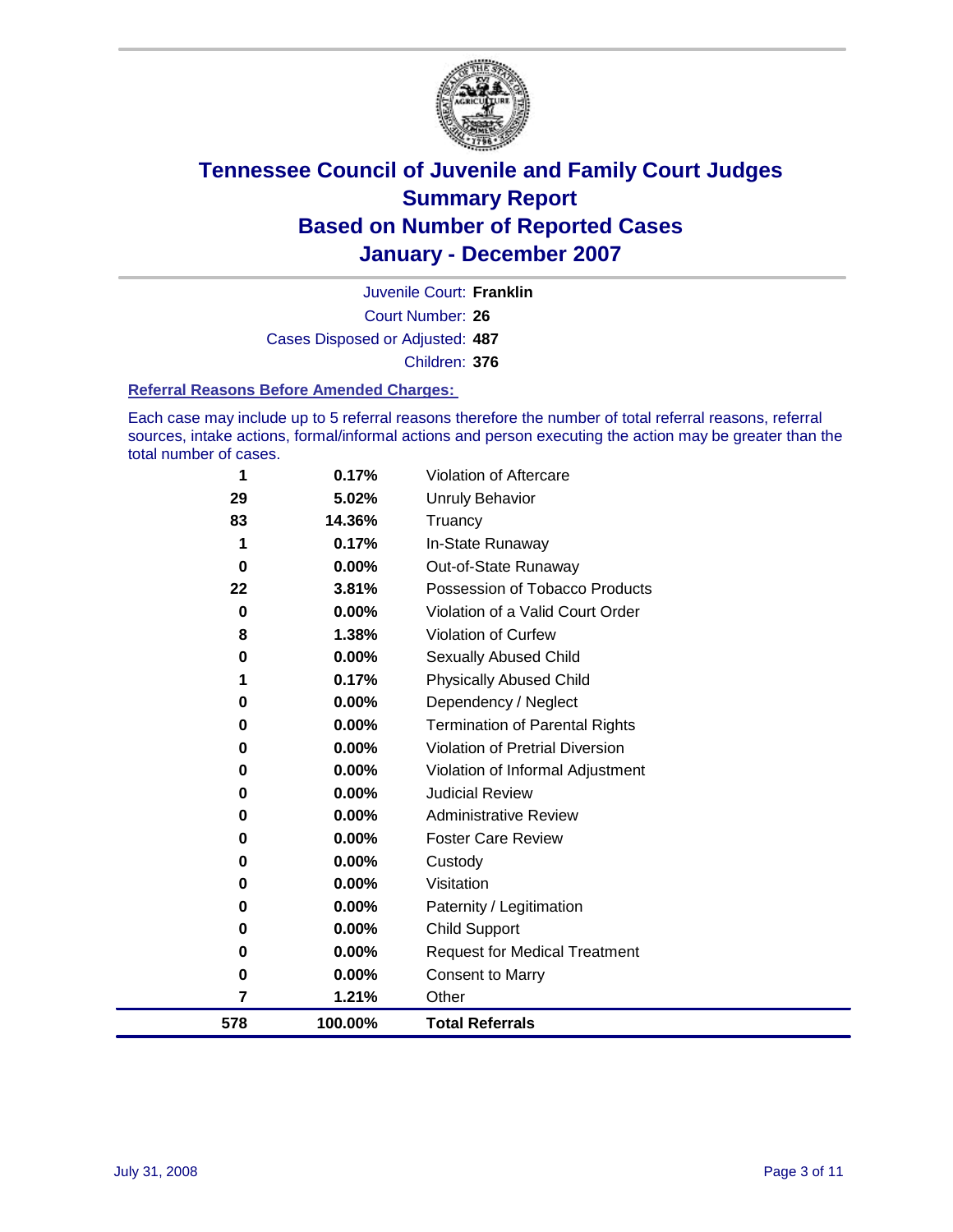

|                            |                                 | Juvenile Court: Franklin |  |  |  |
|----------------------------|---------------------------------|--------------------------|--|--|--|
|                            | Court Number: 26                |                          |  |  |  |
|                            | Cases Disposed or Adjusted: 487 |                          |  |  |  |
|                            |                                 | Children: 376            |  |  |  |
| <b>Referral Sources: 1</b> |                                 |                          |  |  |  |
| 373                        | 64.53%                          | Law Enforcement          |  |  |  |
| 19                         | 3.29%                           | Parents                  |  |  |  |
| 6                          | 1.04%                           | <b>Relatives</b>         |  |  |  |
| 0                          | $0.00\%$                        | Self                     |  |  |  |
| 104                        | 17.99%                          | School                   |  |  |  |
| $\bullet$                  | $\sim$ $\sim$ $\sim$ $\sim$     | ~~ ^                     |  |  |  |

| 19  | 3.29%    | Parents                           |
|-----|----------|-----------------------------------|
| 6   | 1.04%    | Relatives                         |
| 0   | 0.00%    | Self                              |
| 104 | 17.99%   | School                            |
| 0   | $0.00\%$ | <b>CSA</b>                        |
| 10  | 1.73%    | <b>DCS</b>                        |
|     | 0.17%    | <b>Other State Department</b>     |
|     | 0.17%    | <b>District Attorney's Office</b> |
| 0   | 0.00%    | <b>Court Staff</b>                |
| 0   | 0.00%    | Social Agency                     |
| 0   | 0.00%    | <b>Other Court</b>                |
| 34  | 5.88%    | Victim                            |
| 0   | 0.00%    | Child & Parent                    |
| 0   | 0.00%    | Hospital                          |
| 0   | 0.00%    | Unknown                           |
| 30  | 5.19%    | Other                             |
| 578 | 100.00%  | <b>Total Referral Sources</b>     |

### **Age of Child at Referral: 2**

| 376<br>100.00% | <b>Total Child Count</b> |
|----------------|--------------------------|
| 0.00%<br>0     | Unknown / Not Reported   |
| 0.00%<br>0     | Ages 19 and Over         |
| 140<br>37.23%  | Ages 17 through 18       |
| 178<br>47.34%  | Ages 15 through 16       |
| 42<br>11.17%   | Ages 13 through 14       |
| 12<br>3.19%    | Ages 11 through 12       |
| 4<br>1.06%     | Ages 10 and Under        |
|                |                          |

<sup>1</sup> If different than number of Referral Reasons (578), verify accuracy of your court's data.

One child could be counted in multiple categories, verify accuracy of your court's data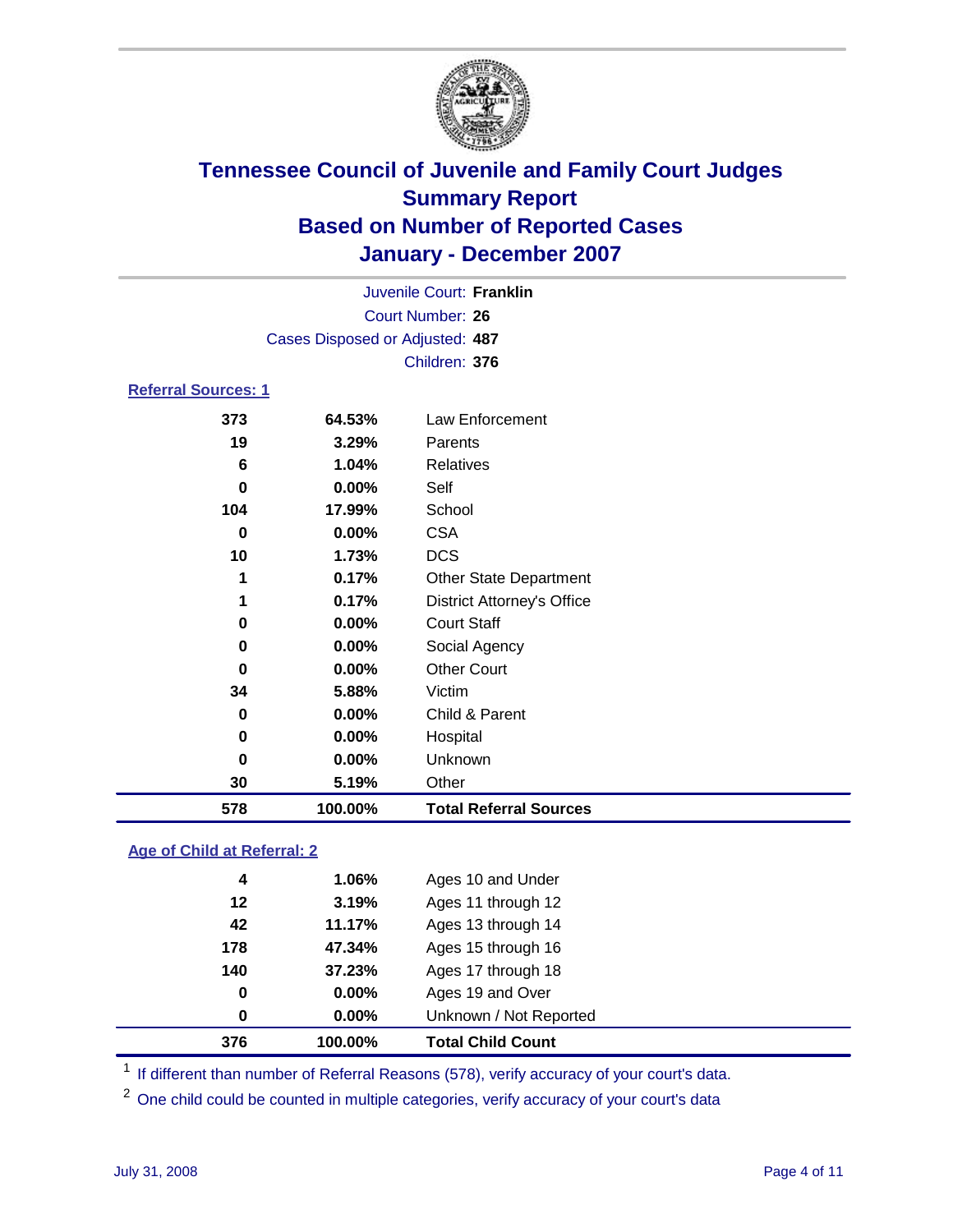

| Juvenile Court: Franklin                |                                 |                          |  |  |  |
|-----------------------------------------|---------------------------------|--------------------------|--|--|--|
|                                         | <b>Court Number: 26</b>         |                          |  |  |  |
|                                         | Cases Disposed or Adjusted: 487 |                          |  |  |  |
| Children: 376                           |                                 |                          |  |  |  |
| Sex of Child: 1                         |                                 |                          |  |  |  |
| 225                                     | 59.84%                          | Male                     |  |  |  |
| 151                                     | 40.16%                          | Female                   |  |  |  |
| $\bf{0}$                                | 0.00%                           | Unknown                  |  |  |  |
| 376                                     | 100.00%                         | <b>Total Child Count</b> |  |  |  |
| <b>Race of Child: 1</b>                 |                                 |                          |  |  |  |
| 330                                     | 87.77%                          | White                    |  |  |  |
| 38                                      | 10.11%                          | African American         |  |  |  |
| 0                                       | 0.00%                           | Native American          |  |  |  |
| $\mathbf{2}$                            | 0.53%                           | Asian                    |  |  |  |
| 6                                       | 1.60%                           | Mixed                    |  |  |  |
| $\bf{0}$                                | 0.00%                           | Unknown                  |  |  |  |
| 376                                     | 100.00%                         | <b>Total Child Count</b> |  |  |  |
| <b>Hispanic Origin: 1</b>               |                                 |                          |  |  |  |
| 7                                       | 1.86%                           | Yes                      |  |  |  |
| 369                                     | 98.14%                          | <b>No</b>                |  |  |  |
| $\mathbf 0$                             | 0.00%                           | Unknown                  |  |  |  |
| 376                                     | 100.00%                         | <b>Total Child Count</b> |  |  |  |
| <b>School Enrollment of Children: 1</b> |                                 |                          |  |  |  |
| 357                                     | 94.95%                          | Yes                      |  |  |  |
| 17                                      | 4.52%                           | No                       |  |  |  |
| $\overline{\mathbf{2}}$                 | 0.53%                           | Unknown                  |  |  |  |
| 376                                     | 100.00%                         | <b>Total Child Count</b> |  |  |  |

One child could be counted in multiple categories, verify accuracy of your court's data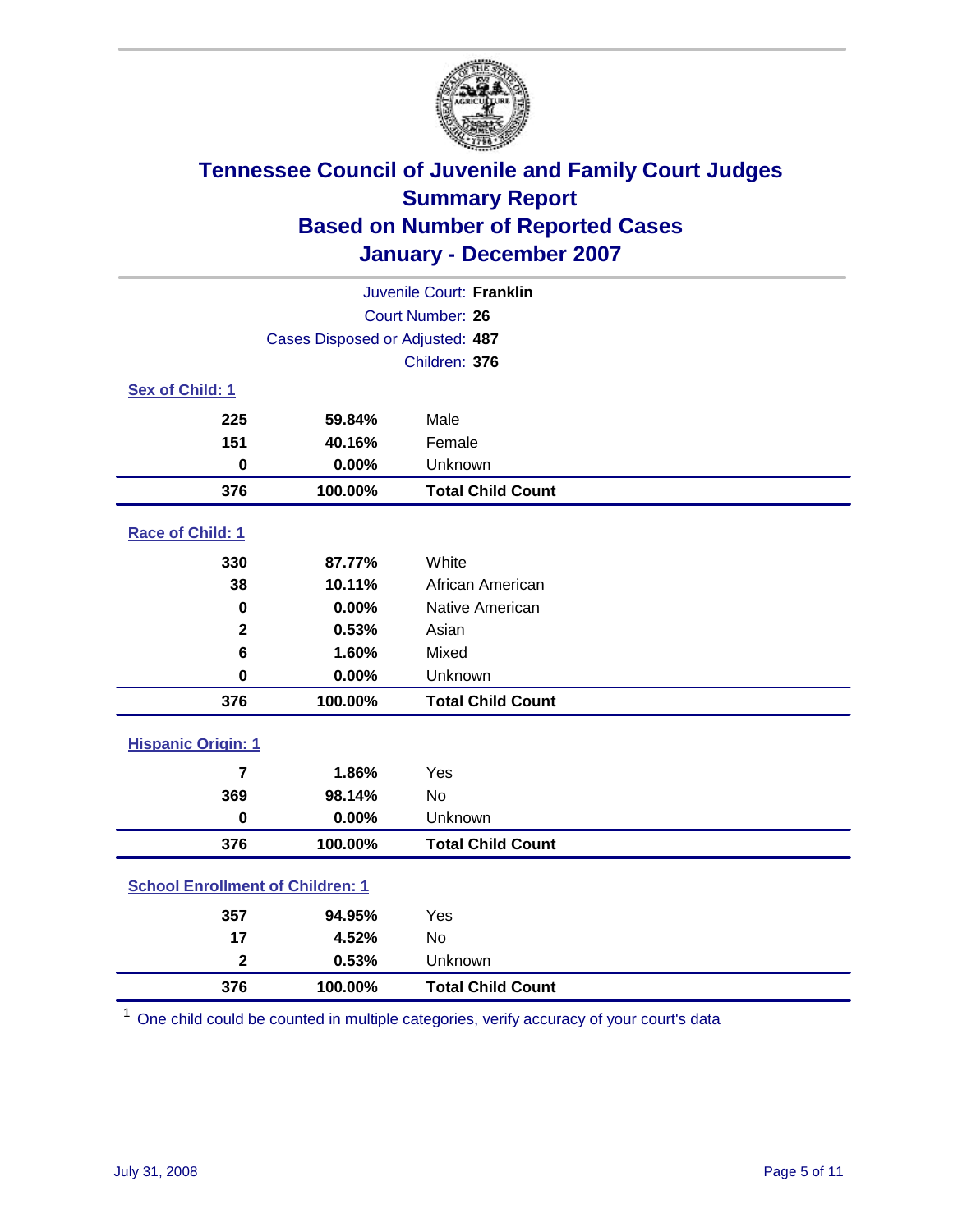

Court Number: **26** Juvenile Court: **Franklin** Cases Disposed or Adjusted: **487** Children: **376**

#### **Living Arrangement of Child at Time of Referral: 1**

| 376          | 100.00%  | <b>Total Child Count</b>     |
|--------------|----------|------------------------------|
| 7            | 1.86%    | Other                        |
| 5            | $1.33\%$ | Unknown                      |
| 1            | 0.27%    | Independent                  |
| 0            | $0.00\%$ | In an Institution            |
| 0            | $0.00\%$ | In a Residential Center      |
| $\mathbf{2}$ | 0.53%    | In a Group Home              |
| 4            | 1.06%    | With Foster Family           |
| 1            | 0.27%    | With Adoptive Parents        |
| 31           | $8.24\%$ | <b>With Relatives</b>        |
| 33           | 8.78%    | With Father                  |
| 128          | 34.04%   | With Mother                  |
| 35           | 9.31%    | With Mother and Stepfather   |
| 10           | 2.66%    | With Father and Stepmother   |
| 119          | 31.65%   | With Both Biological Parents |
|              |          |                              |

#### **Type of Detention: 2**

| 487 | 100.00%  | <b>Total Detention Count</b> |
|-----|----------|------------------------------|
| 0   | 0.00%    | Other                        |
| 481 | 98.77%   | Does Not Apply               |
| 0   | $0.00\%$ | Unknown                      |
| 0   | $0.00\%$ | <b>Psychiatric Hospital</b>  |
| 0   | 0.00%    | Jail - No Separation         |
| 0   | $0.00\%$ | Jail - Partial Separation    |
| 0   | $0.00\%$ | Jail - Complete Separation   |
| 6   | 1.23%    | Juvenile Detention Facility  |
| 0   | 0.00%    | Non-Secure Placement         |
|     |          |                              |

<sup>1</sup> One child could be counted in multiple categories, verify accuracy of your court's data

<sup>2</sup> If different than number of Cases (487) verify accuracy of your court's data.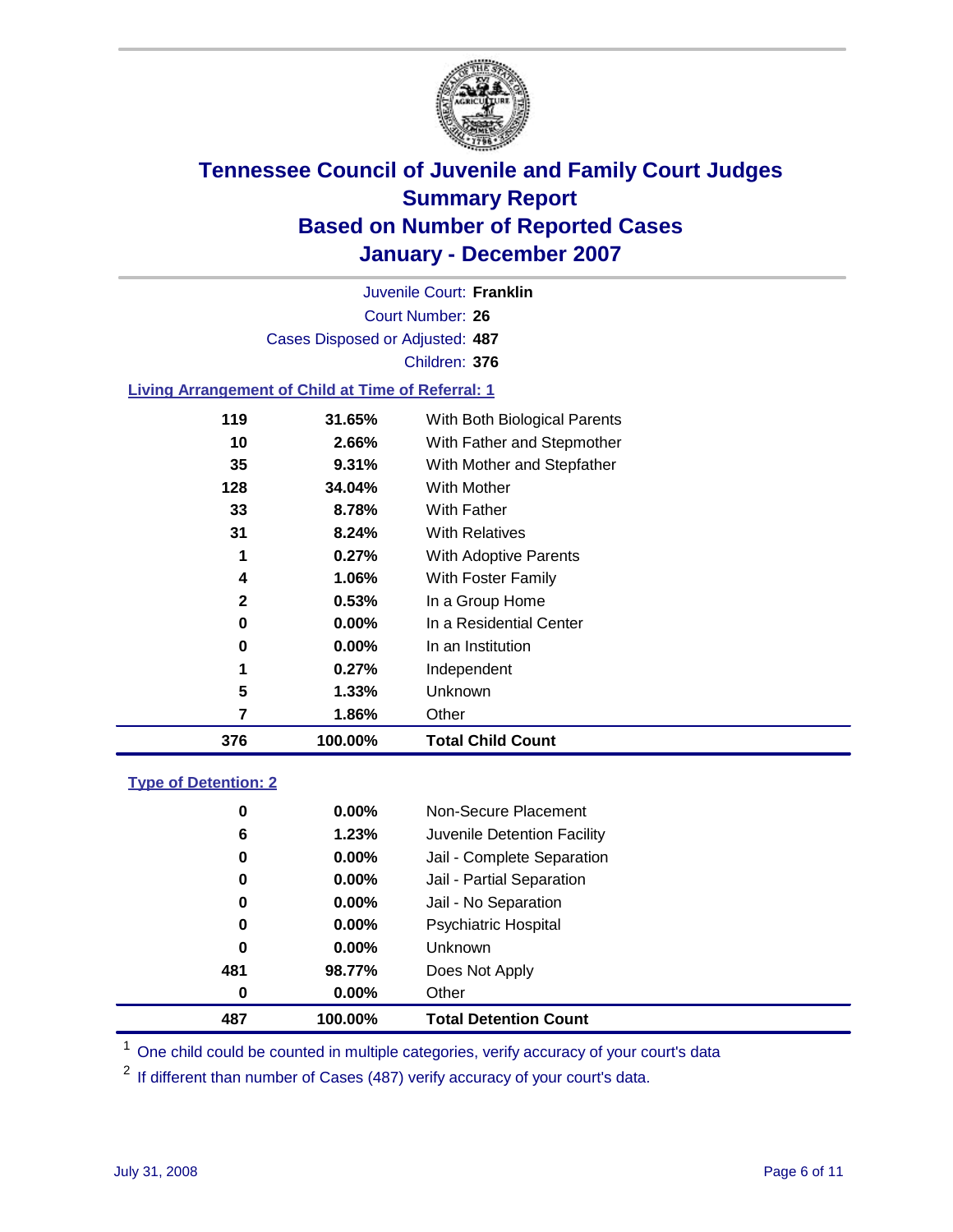

|                                                    |                                 | Juvenile Court: Franklin             |
|----------------------------------------------------|---------------------------------|--------------------------------------|
|                                                    |                                 | Court Number: 26                     |
|                                                    | Cases Disposed or Adjusted: 487 |                                      |
|                                                    |                                 | Children: 376                        |
| <b>Placement After Secure Detention Hearing: 1</b> |                                 |                                      |
| 1                                                  | 0.21%                           | Returned to Prior Living Arrangement |
| 4                                                  | 0.82%                           | Juvenile Detention Facility          |
| 0                                                  | 0.00%                           | Jail                                 |
| 0                                                  | 0.00%                           | Shelter / Group Home                 |
| 0                                                  | $0.00\%$                        | <b>Foster Family Home</b>            |
| 0                                                  | 0.00%                           | Psychiatric Hospital                 |
| 0                                                  | 0.00%                           | Unknown / Not Reported               |
| 481                                                | 98.77%                          | Does Not Apply                       |
| 1                                                  | 0.21%                           | Other                                |
| 487                                                | 100.00%                         | <b>Total Placement Count</b>         |
| <b>Intake Actions: 2</b>                           |                                 |                                      |
|                                                    |                                 |                                      |
| 390                                                | 67.47%                          | <b>Petition Filed</b>                |
| 0                                                  | 0.00%                           | <b>Motion Filed</b>                  |
| 186                                                | 32.18%                          | <b>Citation Processed</b>            |
| 0                                                  | 0.00%                           | Notification of Paternity Processed  |
| 0                                                  | 0.00%                           | Scheduling of Judicial Review        |
| 0                                                  | 0.00%                           | Scheduling of Administrative Review  |
| 0                                                  | 0.00%                           | Scheduling of Foster Care Review     |
| 0                                                  | 0.00%                           | Unknown                              |
| $\mathbf{2}$                                       | 0.35%                           | Does Not Apply                       |
| 0                                                  | 0.00%                           | Other                                |
| 578                                                | 100.00%                         | <b>Total Intake Count</b>            |

<sup>1</sup> If different than number of Cases (487) verify accuracy of your court's data.

<sup>2</sup> If different than number of Referral Reasons (578), verify accuracy of your court's data.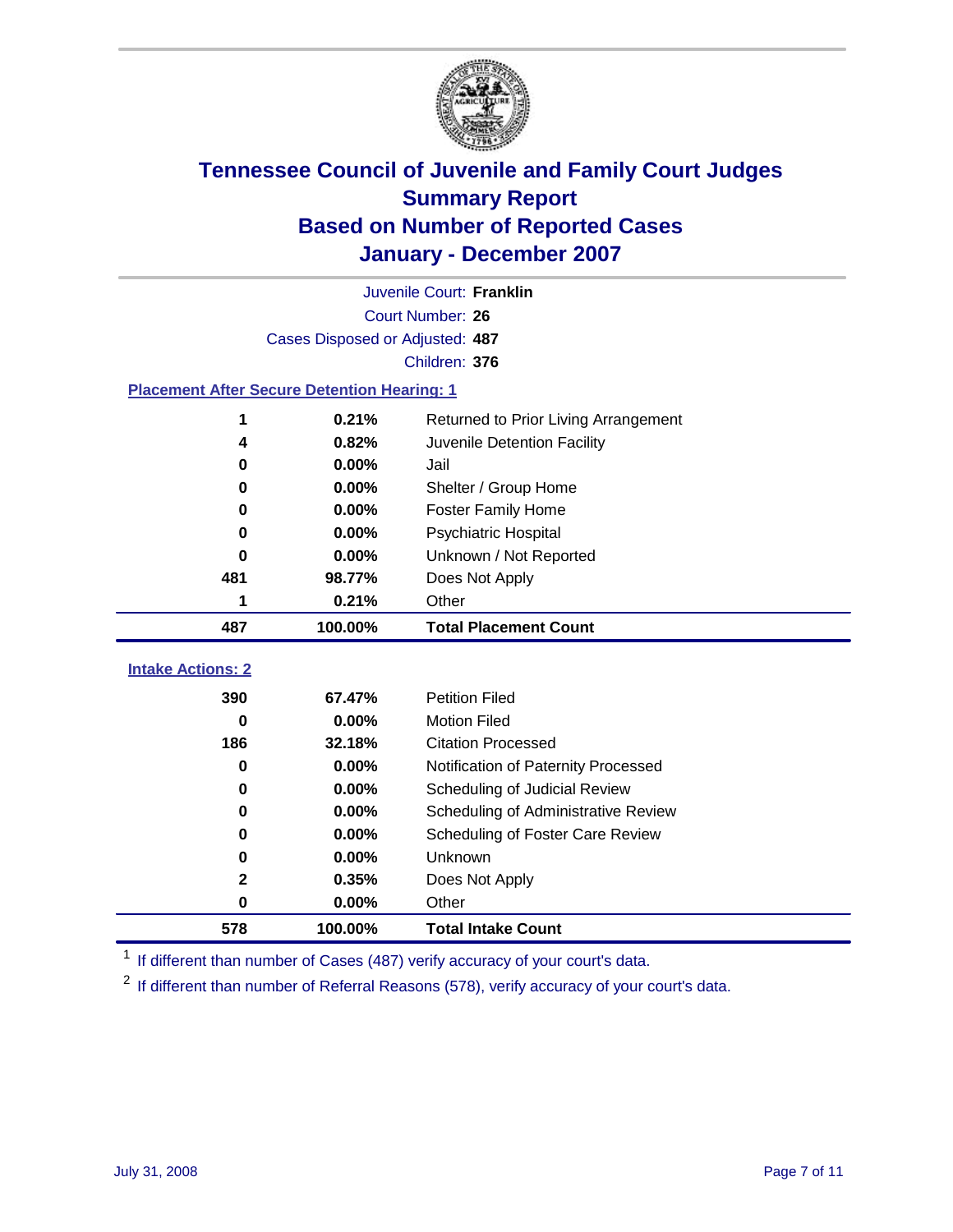

Court Number: **26** Juvenile Court: **Franklin** Cases Disposed or Adjusted: **487** Children: **376**

### **Last Grade Completed by Child: 1**

| 4<br>9<br>8<br>10<br>54<br>81<br>108<br>81<br>9<br>$\bf{0}$ | 1.06%<br>2.39%<br>2.13%<br>2.66%<br>14.36%<br>21.54%<br>28.72%<br>21.54%<br>2.39%<br>0.00% | 5th Grade<br>6th Grade<br>7th Grade<br>8th Grade<br>9th Grade<br>10th Grade<br>11th Grade<br>12th Grade<br>Non-Graded Special Ed |
|-------------------------------------------------------------|--------------------------------------------------------------------------------------------|----------------------------------------------------------------------------------------------------------------------------------|
|                                                             |                                                                                            |                                                                                                                                  |
|                                                             |                                                                                            |                                                                                                                                  |
|                                                             |                                                                                            |                                                                                                                                  |
|                                                             |                                                                                            |                                                                                                                                  |
|                                                             |                                                                                            |                                                                                                                                  |
|                                                             |                                                                                            |                                                                                                                                  |
|                                                             |                                                                                            |                                                                                                                                  |
|                                                             |                                                                                            |                                                                                                                                  |
|                                                             |                                                                                            |                                                                                                                                  |
|                                                             |                                                                                            | 4th Grade                                                                                                                        |
| 0                                                           | 0.00%                                                                                      | 3rd Grade                                                                                                                        |
| 0                                                           | 0.00%                                                                                      | 2nd Grade                                                                                                                        |
|                                                             |                                                                                            | Kindergarten<br>1st Grade                                                                                                        |
|                                                             |                                                                                            | Preschool                                                                                                                        |
|                                                             |                                                                                            | Too Young for School                                                                                                             |
|                                                             | 0<br>0<br>1                                                                                | 0.00%<br>0<br>0.00%<br>0.00%<br>0.27%                                                                                            |

### **Enrolled in Special Education: 1**

| 376 | 100.00% | <b>Total Child Count</b> |  |
|-----|---------|--------------------------|--|
| 7   | 1.86%   | <b>Unknown</b>           |  |
| 324 | 86.17%  | No                       |  |
| 45  | 11.97%  | Yes                      |  |
|     |         |                          |  |

<sup>1</sup> One child could be counted in multiple categories, verify accuracy of your court's data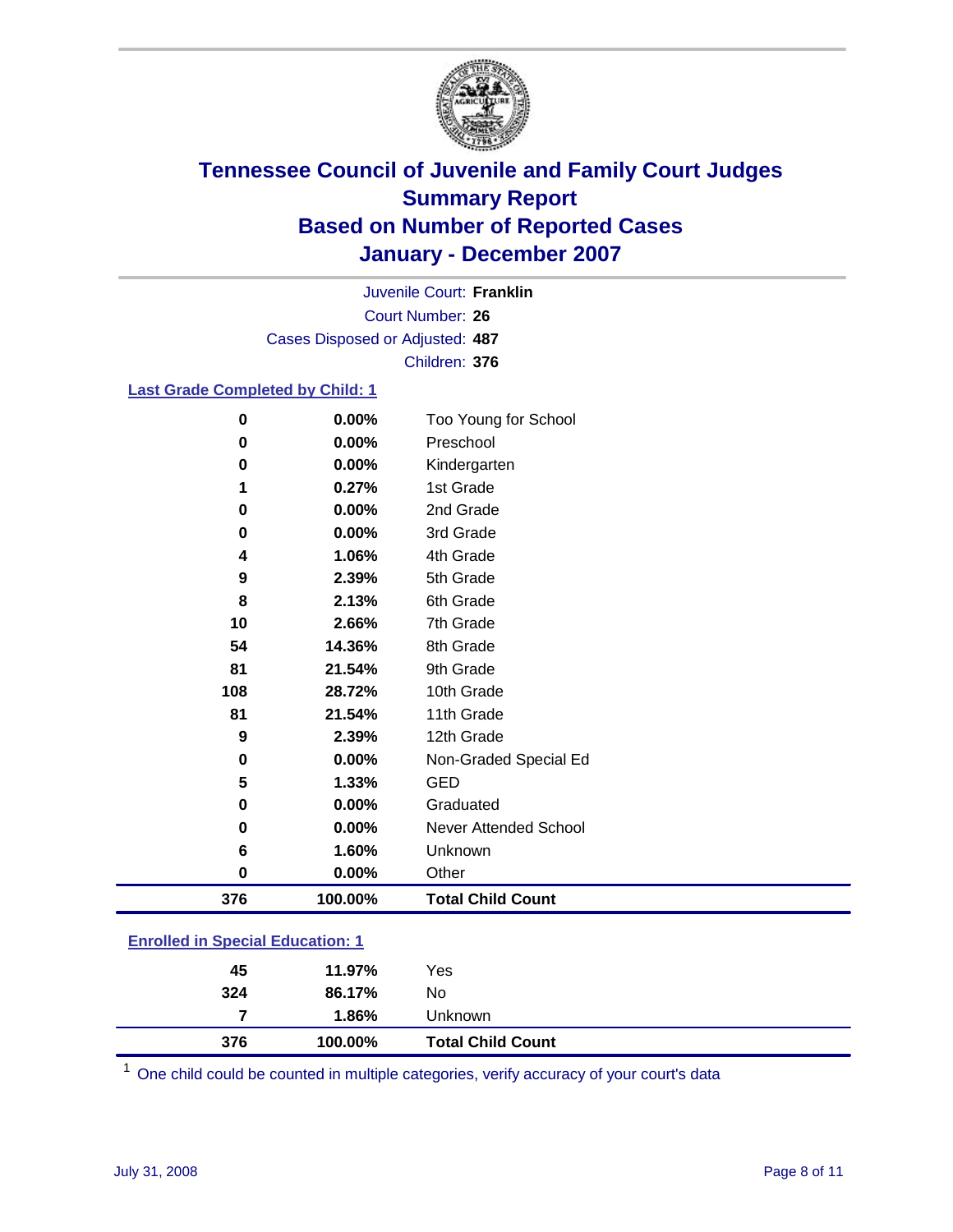

|                              |                                 | Juvenile Court: Franklin  |
|------------------------------|---------------------------------|---------------------------|
|                              |                                 | Court Number: 26          |
|                              | Cases Disposed or Adjusted: 487 |                           |
|                              |                                 | Children: 376             |
| <b>Action Executed By: 1</b> |                                 |                           |
| 576                          | 99.65%                          | Judge                     |
| 0                            | $0.00\%$                        | Referee                   |
| $\mathbf{2}$                 | 0.35%                           | <b>YSO</b>                |
| 0                            | $0.00\%$                        | Other                     |
| 0                            | $0.00\%$                        | Unknown / Not Reported    |
| 578                          | 100.00%                         | <b>Total Action Count</b> |

### **Formal / Informal Actions: 1**

| 53  | 9.17%    | Dismissed                                        |
|-----|----------|--------------------------------------------------|
| 0   | $0.00\%$ | Retired / Nolle Prosequi                         |
| 173 | 29.93%   | <b>Complaint Substantiated Delinquent</b>        |
| 110 | 19.03%   | <b>Complaint Substantiated Status Offender</b>   |
| 3   | 0.52%    | <b>Complaint Substantiated Dependent/Neglect</b> |
| 0   | $0.00\%$ | <b>Complaint Substantiated Abused</b>            |
| 0   | $0.00\%$ | <b>Complaint Substantiated Mentally III</b>      |
| 166 | 28.72%   | Informal Adjustment                              |
| 1   | 0.17%    | <b>Pretrial Diversion</b>                        |
| 0   | $0.00\%$ | <b>Transfer to Adult Court Hearing</b>           |
| 0   | $0.00\%$ | Charges Cleared by Transfer to Adult Court       |
| 5   | 0.87%    | Special Proceeding                               |
| 3   | 0.52%    | <b>Review Concluded</b>                          |
| 60  | 10.38%   | Case Held Open                                   |
| 4   | 0.69%    | Other                                            |
| 0   | 0.00%    | Unknown / Not Reported                           |
| 578 | 100.00%  | <b>Total Action Count</b>                        |

<sup>1</sup> If different than number of Referral Reasons (578), verify accuracy of your court's data.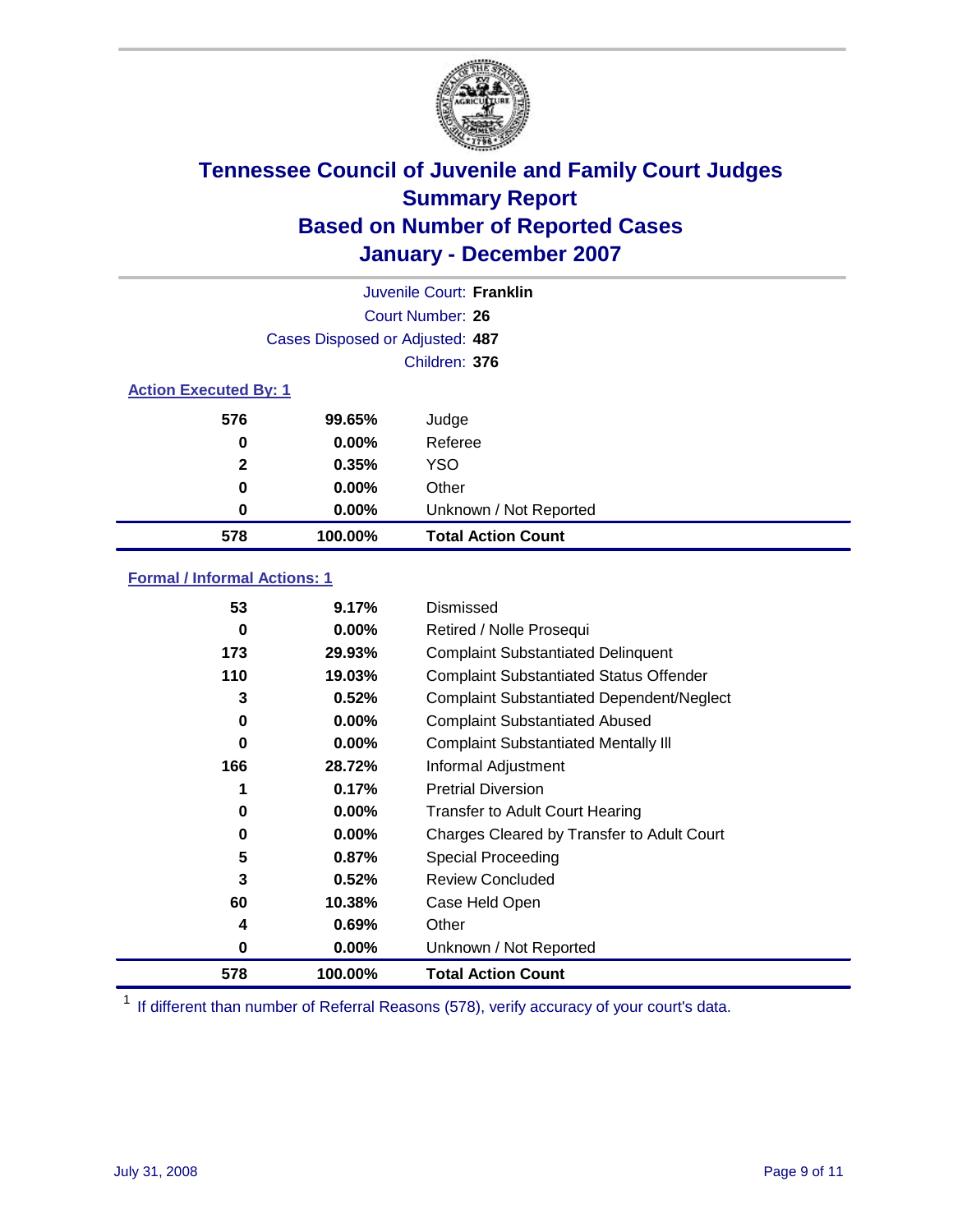

|                       |                                 | Juvenile Court: Franklin                              |
|-----------------------|---------------------------------|-------------------------------------------------------|
|                       |                                 | Court Number: 26                                      |
|                       | Cases Disposed or Adjusted: 487 |                                                       |
|                       |                                 | Children: 376                                         |
| <b>Case Outcomes:</b> |                                 | There can be multiple outcomes for one child or case. |
| 50                    | 5.98%                           | <b>Case Dismissed</b>                                 |
| 4                     | 0.48%                           | Case Retired or Nolle Prosequi                        |
| 50                    | 5.98%                           | Warned / Counseled                                    |
| 52                    | 6.22%                           | Held Open For Review                                  |
| 134                   | 16.03%                          | Supervision / Probation to Juvenile Court             |
| 0                     | 0.00%                           | <b>Probation to Parents</b>                           |
| 0                     | 0.00%                           | Referral to Another Entity for Supervision / Service  |
| 2                     | 0.24%                           | Referred for Mental Health Counseling                 |
| 44                    | 5.26%                           | Referred for Alcohol and Drug Counseling              |
| 0                     | 0.00%                           | <b>Referred to Alternative School</b>                 |
| 0                     | 0.00%                           | Referred to Private Child Agency                      |
| 0                     | 0.00%                           | Referred to Defensive Driving School                  |
| 0                     | 0.00%                           | Referred to Alcohol Safety School                     |
| 2                     | 0.24%                           | Referred to Juvenile Court Education-Based Program    |
| 2                     | 0.24%                           | Driver's License Held Informally                      |
| 0                     | 0.00%                           | <b>Voluntary Placement with DMHMR</b>                 |
| 0                     | 0.00%                           | <b>Private Mental Health Placement</b>                |
| 0                     | 0.00%                           | <b>Private MR Placement</b>                           |
| 0                     | 0.00%                           | Placement with City/County Agency/Facility            |
| 0                     | 0.00%                           | Placement with Relative / Other Individual            |
| 13                    | 1.56%                           | Fine                                                  |
| 246                   | 29.43%                          | <b>Public Service</b>                                 |
| 9                     | 1.08%                           | Restitution                                           |
| 0                     | 0.00%                           | <b>Runaway Returned</b>                               |
| 28                    | 3.35%                           | No Contact Order                                      |
| 0                     | 0.00%                           | Injunction Other than No Contact Order                |
| 1                     | 0.12%                           | <b>House Arrest</b>                                   |
| 3                     | 0.36%                           | <b>Court Defined Curfew</b>                           |
| 0                     | 0.00%                           | Dismissed from Informal Adjustment                    |
| 0                     | 0.00%                           | <b>Dismissed from Pretrial Diversion</b>              |
| 1                     | 0.12%                           | <b>Released from Probation</b>                        |
| 0                     | 0.00%                           | <b>Transferred to Adult Court</b>                     |
| 0                     | $0.00\%$                        | <b>DMHMR Involuntary Commitment</b>                   |